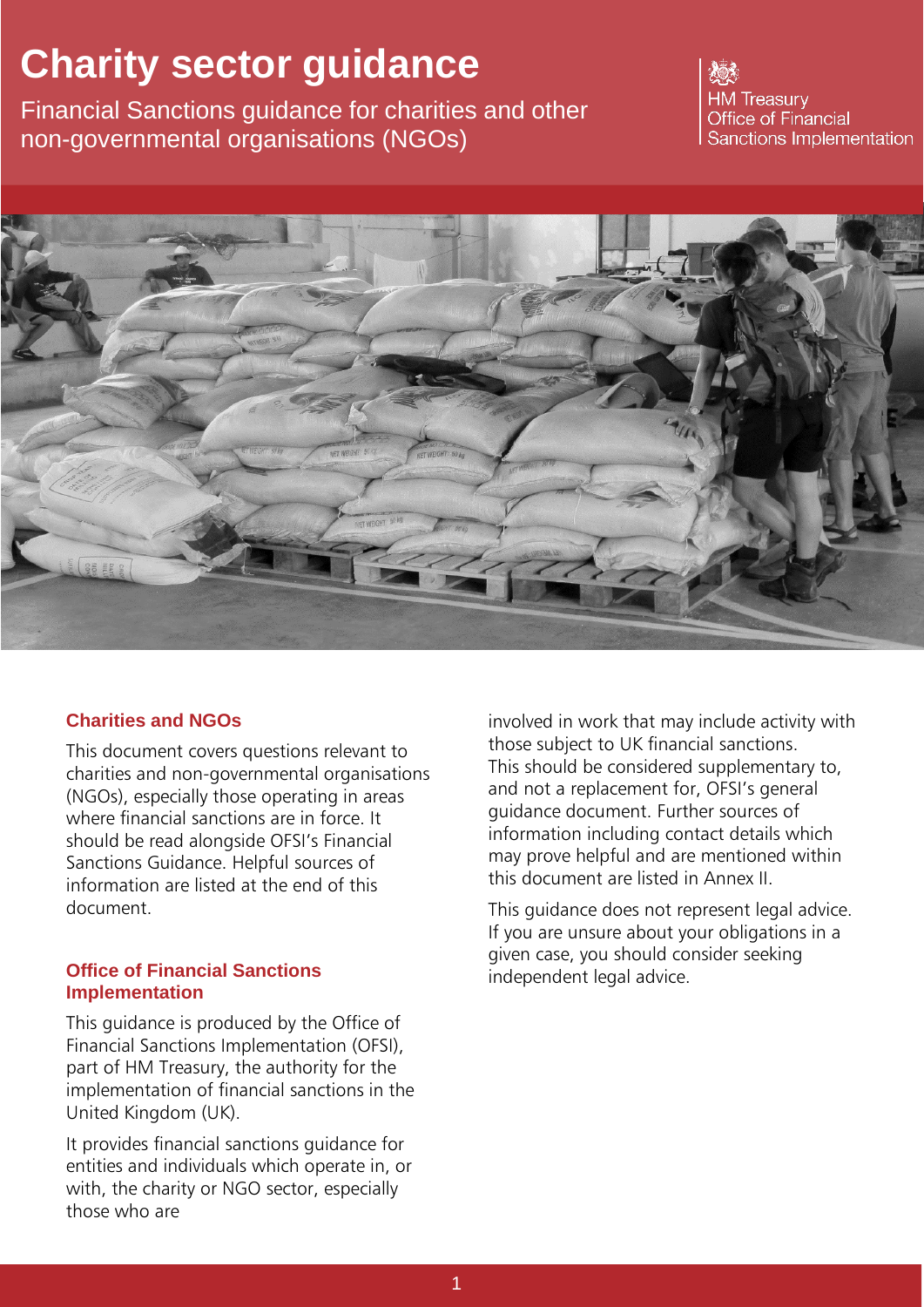## **What are sanctions?**

Sanctions help the UK meet its foreign policy and national security aims, while maintaining confidence in its business sectors. Sanctions regimes are imposed for a variety of reasons such as proliferation of nuclear weapons, terrorist activity, and violation of human rights. Effective implementation and enforcement of sanctions is essential in helping to stop these actions.

Sanctions are used to:

- coerce designated persons into changing their behaviour
- deny them access to resources they need to continue their 'offending behaviour'
- signal disapproval, stigmatise and potentially isolate and
- send broader political messages to domestic and international audiences

Sanctions are imposed by the United Nations, European Union, UK and other countries, such as the United States, Canada and Japan. They include arms embargoes, trade sanctions, immigration sanctions and financial sanctions.

# **Financial sanctions: Charities and NGOs**

Charities and NGOs must comply with financial sanctions. It is a criminal offence to breach financial sanctions. This applies to all charities and NGOs, including individual members of staff, regardless of whether they are government-funded.

However, charities and NGOs can:

- rely on exceptions in the law which permit certain activities or
- apply for a licence to work with or through a sanctioned individual or organisation

For more information, please review the licensing section of this guidance, and [OFSI's](https://www.gov.uk/government/publications/financial-sanctions-faqs) Financial [Sanctions Guidance.](https://www.gov.uk/government/publications/financial-sanctions-faqs)

### **Dealing with a designated person**

An individual or entity who is the subject of sanctions is referred to as a 'Designated Person' (DP). If you think you are dealing with a DP, review the information you have about the individual or organisation, checking OFSI's 'consolidated list' of those subject to financial sanctions on its pages of the GOV.UK website:

## https[://www.gov.uk/government/publications/](http://www.gov.uk/government/publications/) financial-sanctions-consolidated-list-of-targets

If you are unsure and there is no risk to yourself or others connected to your charity/NGO in doing so, consider asking them for more information.

You should also consider if they are 'owned' or 'controlled' by individuals or organisations subject to financial sanctions, either directly or indirectly.

OFSI's Financial Sanctions General Guidance also includes more information on 'ownership and control'. However, if you are still unsure, contact OFSI immediately using the details in Annex II of this document.

If you establish that you are dealing with a sanctioned individual or organisation, take three steps:

- 1. Contact OFSI immediately
- 2. Freeze their funds and economic resources in your possession
- 3. Do not make funds or economic resources available to them.

The OFSI General Guidance contains more detailed information. We have also included a glossary of terms (see Annex I) which defines 'economic resources'.

It is against the law to receive money, goods or economic resources from, or send these to – an individual or organisation subject to financial sanctions, unless you have a licence from OFSI or can rely on an exception in the legislation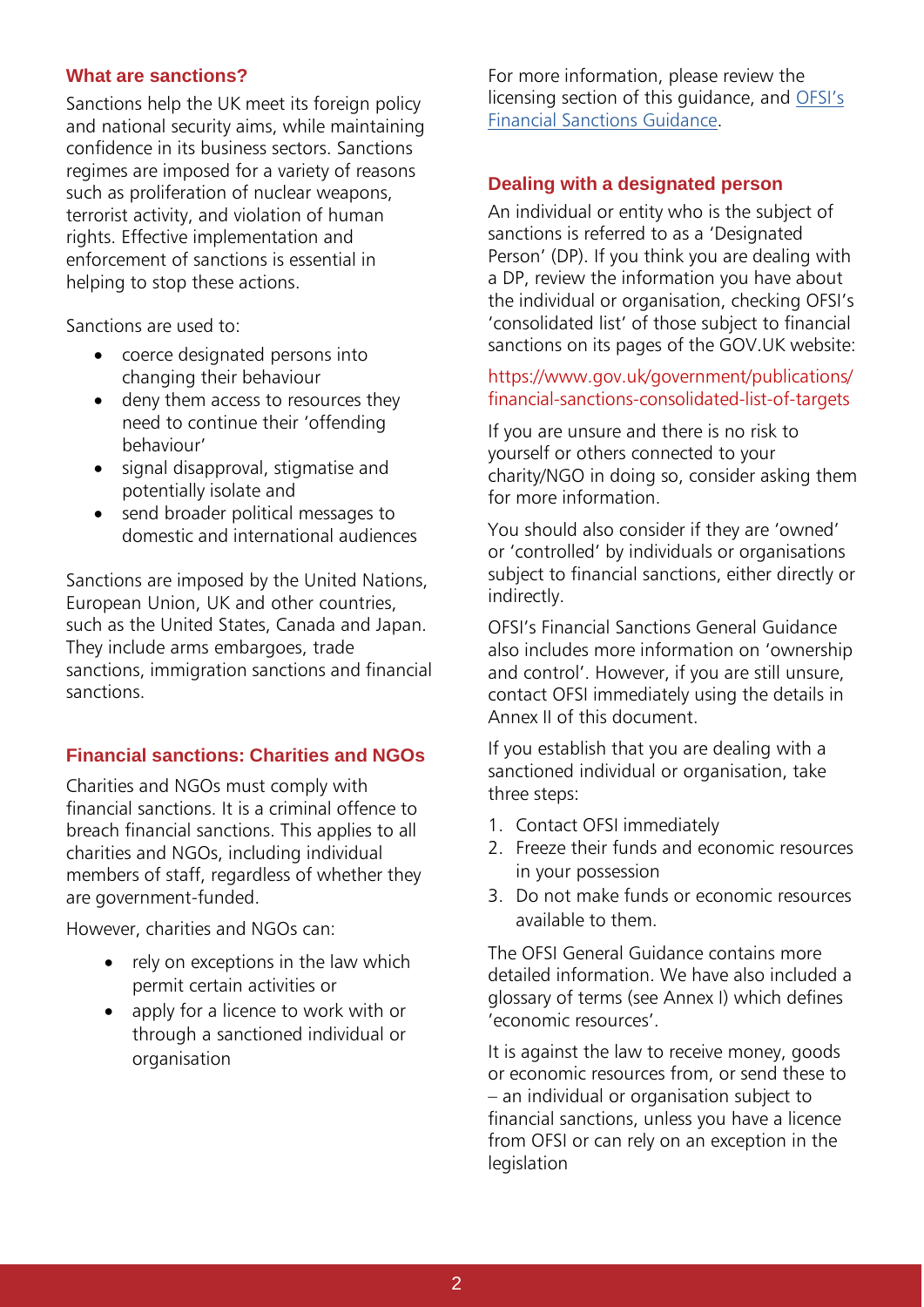More information about licences is available later in this document.

## **Financial sanctions imposed by other countries**

As a member of the UN Security Council, the UK imposes all financial sanctions created by this body as well as some of its own financial sanctions.

Financial sanctions imposed by other governments may also impact your ability to operate where:

- your operations are within their jurisdiction
- goods originate from that country (if exporting goods)
- you are dealing in their currency.

If you operate in (or through) another country, check:

- what financial sanctions are in place in that country
- if you need a licence with the relevant licensing body

For example, if you plan to transact in US dollars or work with US persons or companies, check that you comply with US sanctions.

You can liaise with the US sanctions administrator, the Office of Foreign Assets Control (OFAC), for more information.

You may need a licence from OFAC as well as from OFSI.

# **Due diligence**

Each organisation should assess its own exposure and put due diligence measures in place to manage any identified or anticipated risks of breaching financial sanctions. OFSI does not mandate specific measures to be taken. OFSI can provide guidance as to what measures may be helpful (set out below), but the responsibility remains with the charity or NGO to ensure that it has put in place sufficient measures to ensure it does not breach financial sanctions. The following is general guidance regarding due diligence

measures which NGOs and charities may wish to consider:

• Make yourself aware of financial sanctions imposed by the UK, and UN and who they impact. OFSI publishes an up-to-date, online list of those subject to financial sanctions in the UK:

[https://www.gov.uk/government/collections](https://www.gov.uk/government/collections/financial-sanctions-regime-specific-consolidated-lists-and-releases) [/financial-sanctions-regime-specific](https://www.gov.uk/government/collections/financial-sanctions-regime-specific-consolidated-lists-and-releases)[consolidated-lists-and-releases](https://www.gov.uk/government/collections/financial-sanctions-regime-specific-consolidated-lists-and-releases)

- assess all aspects of your proposed project, including payment and supply chains, to identify if any partners, contractors or financial institutions appear on the above sanctions list, or are owned or controlled by any listed persons
- tailor your compliance approach to the likelihood of you dealing with these individuals and organisations, directly or indirectly
- consider and take steps to mitigate against financial crime risks such as: terrorist financing, corruption or laundering the proceeds of crime – they all form part of a comprehensive compliance approach

If you do the above, it may help you later  $$ your bank may require information on your compliance approach before processing payments as it needs to ensure compliance with financial crime laws applicable to both you and itself.

• Where there are risks, such as a project based in a high-risk location, conduct thorough checks of who you are dealing with, checking all points in the payment chain and those involved in your project on the ground.

If you think you may be conducting business or anticipate conducting business with individuals or organisations subject to financial sanctions:

- contact OFSI immediately
- consider if you should apply for a licence from OFSI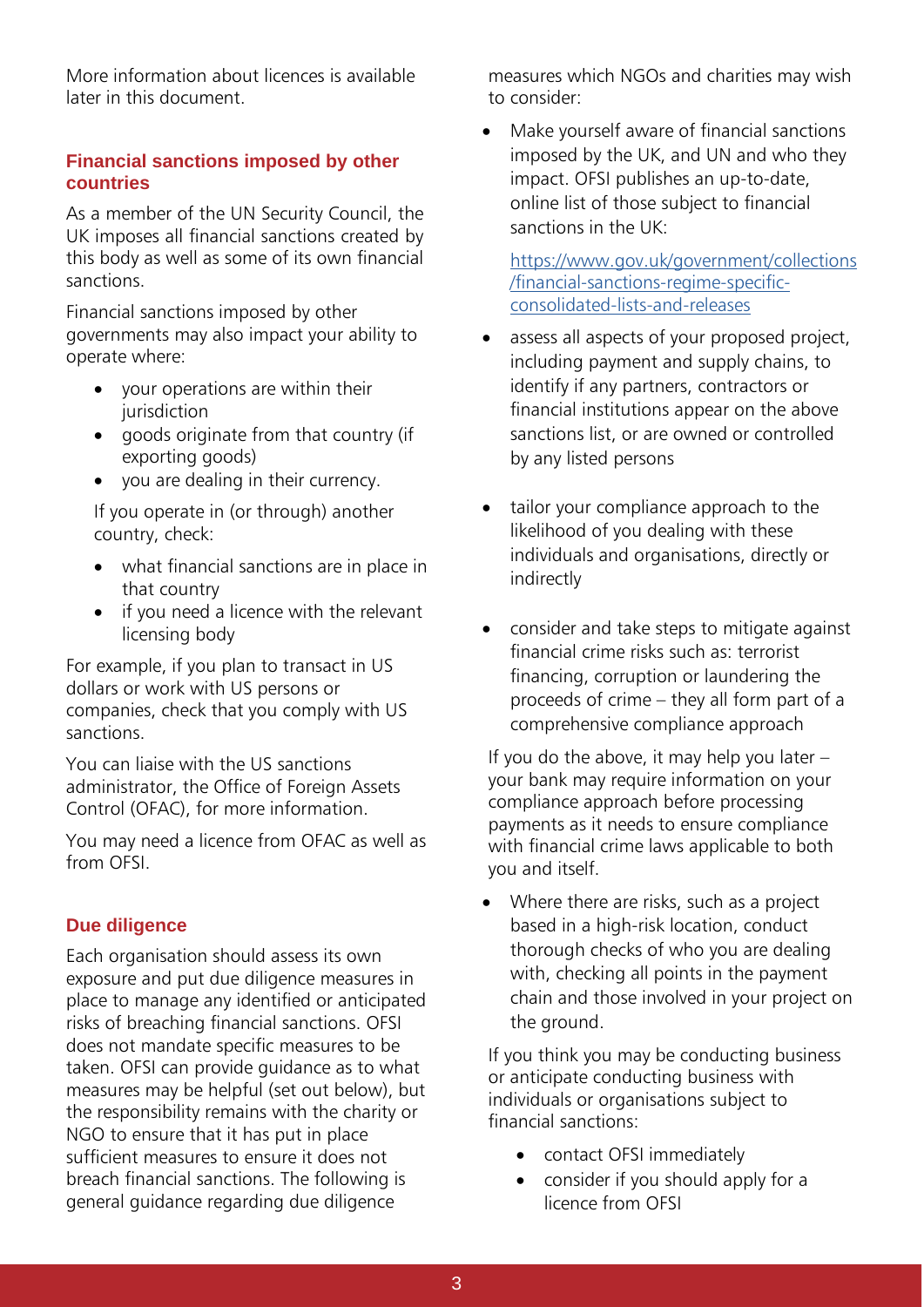## **Breaching Financial sanctions**

Breaching financial sanctions is a criminal offence with enforcement powers having been expanded in the Policing and Crime Act (2017), making breaches of financial sanctions a serious offence in line with bribery, corruption and other serious financial crimes. Contravention of the legislation is punishable by a custodial sentence of up to 7 years or a civil monetary penalty fine, the latter imposed by OFSI. Law enforcement may also consider Deferred Prosecution Agreements or Serious Crime Prevention Orders, depending on the case. More information on enforcement for breaches of financial sanctions can be found in OFSI's general guidance and monetary penalty guidance available on GOV.UK and also by referring to the relevant legislation of the country sanctions regime in place. If you suspect you may have breached financial sanctions, contact OFSI immediately, even if you are unsure and want to make further checks.

It is in your interest to declare a breach or potential breach as early as possible to reduce your regulatory risk, i.e. action being taken against you. There is more information on OFSI's enforcement approach later on in this guidance.

## *Charity Commission guidance*

The Charity Commission for England and Wales (the Commission) advises you to report any breach in line with its Serious Incident Report Framework online via its website.

The Commission publishes guidance on reporting 'Serious Incidents', including how to report:

## [https://www.gov.uk/guidance/how-to-report](https://www.gov.uk/guidance/how-to-report-a-serious-incident-in-your-charity)[a-serious-incident-in-your-charity](https://www.gov.uk/guidance/how-to-report-a-serious-incident-in-your-charity)

Finally, you have a duty to report certain terrorist financing offences to a constable under Section 19 of the Terrorism Act 2000 (TACT). For the purposes of section 19 (7B) of TACT a constable is also defined as a National Crime Agency officer. Information about this is also published by the Commission:

[https://www.gov.uk/government/news/terroris](https://www.gov.uk/government/news/terrorism-act-alert-30-september-2015) [m-act-alert-30-september-2015](https://www.gov.uk/government/news/terrorism-act-alert-30-september-2015)

# **Licensing**

If a certain activity is prohibited under a financial sanctions regime, and there is no relevant exception in the law which permits it, you need to apply for a licence.

Activity is not necessarily permitted just because it is for a charitable or humanitarian purpose.

An OFSI licence allows financial activity with individuals or organisations, subject to financial sanctions, which would normally be prohibited.

Licences can only be granted where there are specific and relevant licensing grounds. There is often – but not always – a licensing ground that specifically relates to humanitarian activities. This will be set out in the relevant piece of legislation.

It is important to be aware of the relevant licensing grounds which vary for each regime and can include constraints. There are also usually attached reporting requirements.

Applicable licensing grounds are covered in the regulations for each financial sanctions regime.

Information about what financial sanctions are in place for each regime is available on OFSI's pages on GOV.UK:

https[://www.gov.uk/government/collections/fi](http://www.gov.uk/government/collections/fi) nancial-sanctions-regime-specificconsolidated-lists-and-releases

## *Applying for a licence*

The charity or NGO – as opposed to the grantmaker or donor – that is dealing with the individual or organisation subject to financial sanctions applies for the licence.

The humanitarian licence is the most common licence issued to charities and NGOs, but you should review the full list of licences before applying. This list can be found in OFSI's Financial Sanctions Guidance.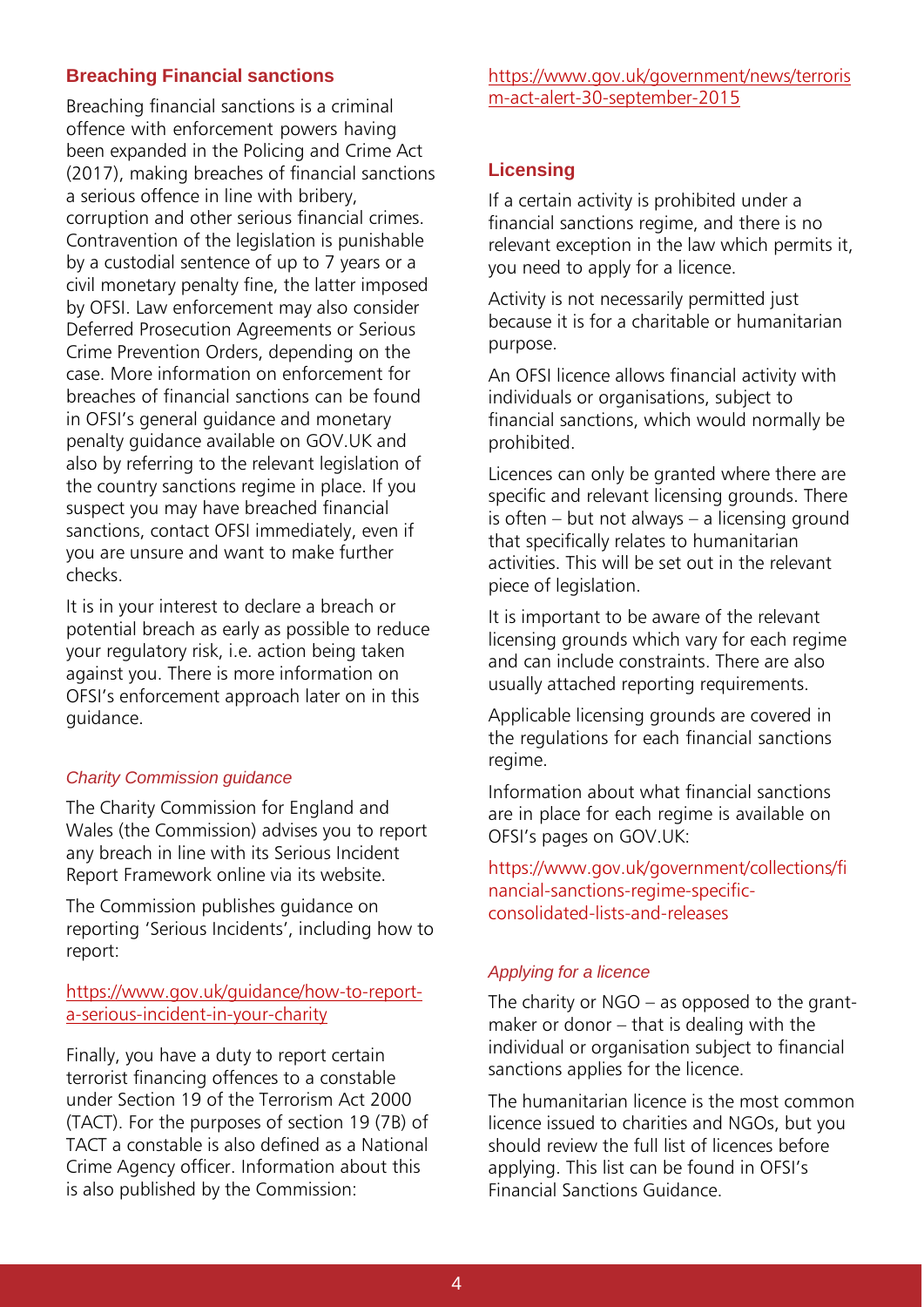An application cannot be made retrospectively. Undertaking prohibited activity without a licence is an offence and will lead to enforcement action being taken, which could include but is not limited to a warning, a civil monetary penalty or criminal prosecution. OFSI's Financial Sanctions Guidance covers this in more detail.

You do not need a licence for most humanitarian work. However, you do need a licence if, for instance, there is no exception, and you are:

- dealing directly or indirectly with a sanctioned individual or organisation in a way that is prohibited under the relevant financial sanctions regulations
- sending funds or providing goods or services to North Korea

This list of indicative instances is not exhaustive, and as new financial sanctions regimes can be introduced at any time and existing ones are subject to change, please check that you are following current regulations and contact OFSI if you are unsure of anything.

Always check the relevant regulations to ensure you are compliant. Certain regimes have 'blanket conditions' that apply even if there is not a sanctioned individual or organisation involved in the activities.

## *Government-funded projects*

Even if you are receiving Government funding, you need a licence if you plan to make funds or economic resources available to individuals or organisations subject to financial sanctions. There may also be additional provisions which are outlined in the regulations.

You must discuss any potential licensing requirements as early in the process as possible as licences need to be approved by the UK government, as well as potentially by the UN.

Please read OFSI's Financial Sanctions General Guidance which includes information on when you should apply for a licence.

#### *Cash couriering*

Although entire countries are not usually subject to financial sanctions, some activities in certain countries are restricted.

Normally, individuals and organisations subject to financial sanctions are listed under a country or terrorist 'regime'.

These financial sanctions are not necessarily asset freezes. For instance, certain financial sanctions regimes place restrictions on making financial transfers (including taking cash into) to countries.

Check the relevant regulations available on OFSI's GOV.UK web pages, to find out what sanctions are in place:

## [https://www.gov.uk/government/collections/fi](https://www.gov.uk/government/collections/financial-sanctions-regime-specific-consolidated-lists-and-releases) [nancial-sanctions-regime-specific](https://www.gov.uk/government/collections/financial-sanctions-regime-specific-consolidated-lists-and-releases)[consolidated-lists-and-releases](https://www.gov.uk/government/collections/financial-sanctions-regime-specific-consolidated-lists-and-releases)

Even if you are dealing in cash, or anything that could be exchanged for it, the same rules apply; you are not permitted to make funds or any economic resources available – directly or indirectly – to individuals or organisations subject to financial sanctions without a relevant exception that covers your activity, or a licence from OFSI.

## *Cash couriering: Charity Commission guidance*

The Commission advises to only make cash payments in exceptional circumstances, given the greater risks of doing this.

As well as the risk to the personal security of staff, there is the risk of cash being:

- diverted to sanctioned individuals or organisations
- used to fund terrorist or corrupt activity.

The Commission's Compliance Toolkit contains more information:

https[://www.gov.uk/government/collections/pr](http://www.gov.uk/government/collections/pr) otecting-charities-from-harm-compliancetoolkit#chapter-4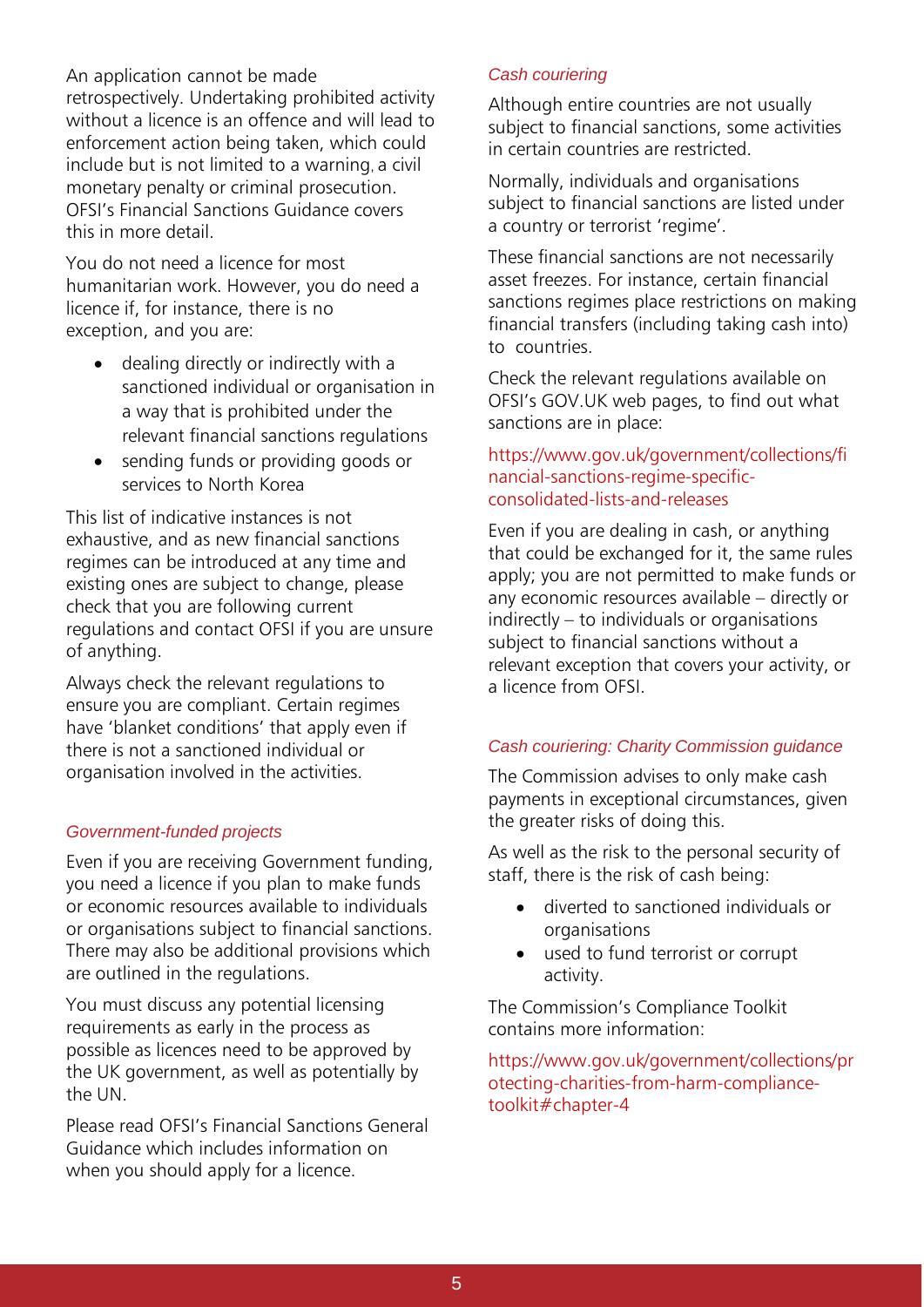#### *Timeframes for humanitarian licences*

OFSI treats applications for licences for humanitarian purposes – where there are genuine life-threatening circumstances – as high priority.

Although we can't provide timeframes as each case will vary, we'll ensure that you're kept up-to-date on urgent requests. Again, more information about timeframes is covered in OFSI's Financial Sanctions Guidance.

There may be some activities that are prohibited and cannot be licensed. These vary from regime to regime and depend on the relevant regulation.

For example, OFSI is not able to licence payments, such as taxes or fees paid to those subject to an asset freeze, where there is no exception and no licensing ground exists.

Sometimes fees or taxes you are asked to pay could constitute a payment of a bribe to a government official or a terrorist group, for instance, in exchange for being able to operate in an area. Charities and NGOs should equally consider their obligations under the Bribery Act 2010 and report to the NCA. Further information on Bribery and Corruption is available on the NCAs website:

https:/[/www.nationalcrimeagency.gov.uk/wha](http://www.nationalcrimeagency.gov.uk/wha) t-we-do/crime-threats/bribery-corruption-andsanctions-evasion/how-to-reportinternational-bribery-and-corruption

There are humanitarian exceptions under certain regimes. Asset freeze exceptions may also exist. More information on exceptions is available in the relevant regulations.

Please check the relevant regulations for the financial sanctions regime for up-to-date information, including the terrorist financing sanctions regimes as certain exceptions do not apply under these regimes:

https[://www.gov.uk/government/collections/fi](http://www.gov.uk/government/collections/fi) nancial-sanctions-regime-specificconsolidated-lists-and-releases

#### *Export Control Joint Unit (ECJU) licences*

You need to consider whether your activity requires an additional 'export licence' from the ECJU; part of the Department of Trade (DIT), if you plan to export goods to any country or person where:

- financial sanctions apply or
- there is a trade embargo.

More information can be found on the ECJU website:

<http://www.gov.uk/government/organisations/> export-control-organisation/about

You may need a licence from both OFSI and ECJU if you are exporting goods or services and making payments relating to this activity:

- ECJU issues licences for goods or services and
- OFSI issues licences for financial activities

Also consider if further licences (for both financial activities and exports) are required under other countries' laws, depending on the origin or shipment route of the goods.

#### *Further considerations*

Be aware of money laundering, terrorist financing, bribery and corruption risks and take positive action in to understanding how these apply to your operations, implementing measures to guard against these where necessary.

You also need to comply with financial sanctions that target terrorist financing.

For more information, visit OFSI's web page on terrorist financing. Information on counter-terrorism legislation including the counter-terrorism elements of sanctions that may be of relevance to NGOs delivering development and humanitarian assistance in high-risk jurisdictions can be found in the joint OFSI / Home Office [For](https://www.gov.uk/government/publications/operating-within-counter-terrorism-legislation/for-information-note-operating-within-counter-terrorism-legislation#proscription)  [information note: operating within](https://www.gov.uk/government/publications/operating-within-counter-terrorism-legislation/for-information-note-operating-within-counter-terrorism-legislation#proscription)  [counter-terrorism legislation, counter](https://www.gov.uk/government/publications/operating-within-counter-terrorism-legislation/for-information-note-operating-within-counter-terrorism-legislation#proscription)[terrorism sanctions and export control.](https://www.gov.uk/government/publications/operating-within-counter-terrorism-legislation/for-information-note-operating-within-counter-terrorism-legislation#proscription)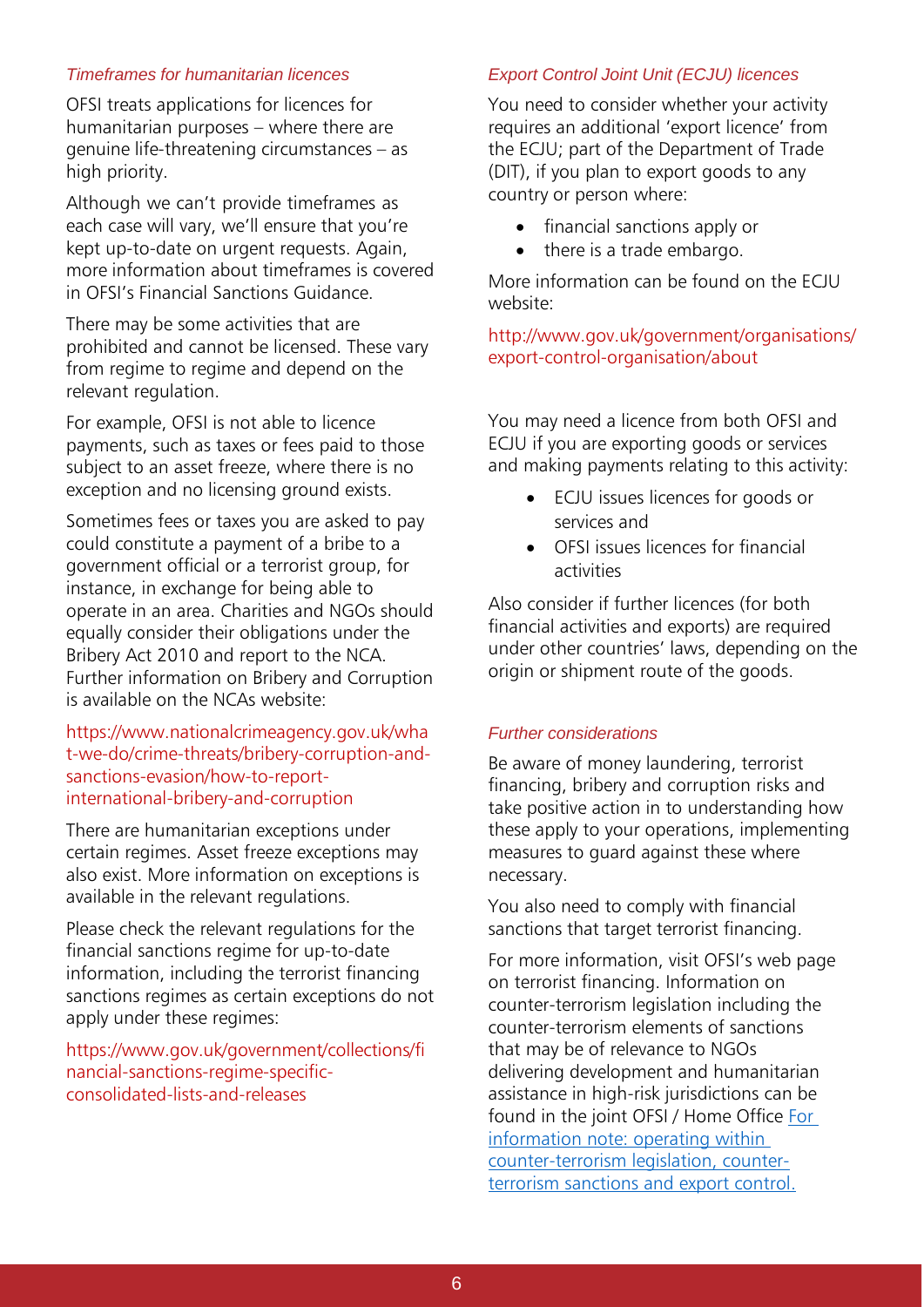## **Financial Services Organisations**

While requirements will vary, it is usually best to provide as much background information to your bank as possible.

Organisations, such as banks, may require similar information to OFSI:

- the planned payment amount(s) and currency
- $\bullet$  the purpose for the payment(s)
- $\bullet$  the payment route(s), e.g. correspondent banking channels
- the sender and receiver of funds, including intermediaries and recipients, e.g. local partners and suppliers
- how the funds will be accounted for
- details of goods, if any, including the nature of the goods, the country of origin and destination
- copies of applicable licences, including export licences
- information about your due diligence or compliance approach

# *Informal Value Transfer Systems (IVTS)*

Also known as 'Alternative Remittance Systems', 'money service businesses', 'nontraditional banking methods', IVTS are alternative non-formal banking systems for moving funds to a third party in another geographic location. The movement may involve funds themselves or their equivalent value. IVTS are sometimes used where there may be no formal banking facilities available, or where there are, there is limited access to them.

If charities or NGOs use IVTS to transfer and move funds, the Commission advises that charity trustees must be able to show that this is a reasonable decision in the circumstances, and the risks have been appropriately managed.

Common IVTS include 'hawala' banking (used in Muslim communities), 'chiti' banking (used in Hindu communities), 'chop-shop' (used in Chinese communities), and 'fei-ch'ien' and 'hui kun' (used in South East Asia).

In the UK, Hawala banking is not illegal and many are regulated by HMRC. As with any financial institution, IVTS must comply with the regulations of England and Wales. If you have concerns that the IVTS you are using is not compliant, you should cease business immediately and report to HMRC using the contact details in Annex II.

Where a charity or NGO decides to use an IVTS within a project or programme:

• assess all aspects of your proposed payment route to identify if any partners, contractors or financial institutions appear on the consolidated list of asset freeze targets prior to making any transaction

## *Bank actions*

An OFSI licence only permits an activity that would otherwise be prohibited under the regulations. It does not compel an organisation, such as a bank, to open an account, keep an account open or to conduct a transaction.

Banks will rely on their internal policies or appetite to risk when contemplating their business exposure. Additionally, they may be required to comply with other countries' laws which prohibit certain activity.

As an illustration, a bank may restrict an activity due to a lack of information from the customer, but it may have a formal procedure to request a review of the decision.

Alternatively, it may require certain information as part of its due diligence checks about the nature of the activity, parties involved or whether any licences apply.

If you have a licence, you bank is likely to need to see a copy.

If you are unable to resolve an issue you may have with a bank directly, having exhausted the matter through its formal escalation procedures, you may approach the Financial Ombudsman Service:

<http://www.financial-ombudsman.org.uk/>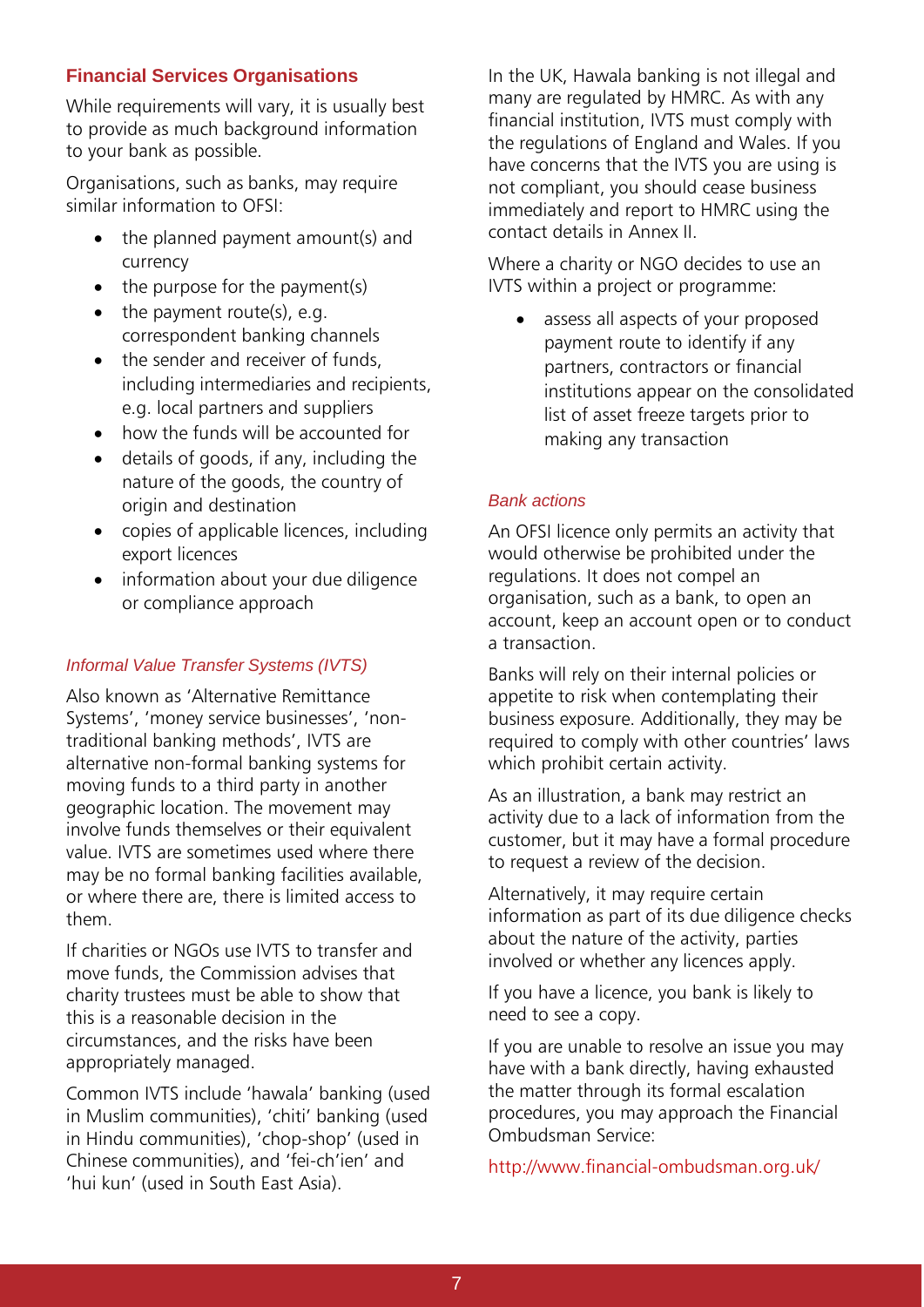# **Country specific guidance**

#### *Syria*

The UK's Syria sanctions regime provides for restrictive measures (including asset freezes) to be imposed on those identified as:

- leading business people operating in Syria
- members of Assad or Makhlouf families
- Syria Government ministers after May 2011
- members of Syria armed forces of the rank colonel or higher after May 2011
- members of Syria security and intelligence services in post after May 2011
- members of regime-affiliated militias; and persons operating in the chemical weapon proliferation sector

There are several financial restrictions including in relation to:

- making funds or economic resources directly or indirectly available to designated persons
- sale or purchase of certain Syrian public or guaranteed bonds
- establishment of new banking relationships
- provision of certain insurance and reinsurance products
- engagement or investment in the Syrian oil industry sectors of exploration, production or refining; and construction of new power plants for the production of electricity in Syria

There are further restrictions, including on:

• the import and/or export of certain goods from/to Syria (those which might be used for internal repression, jet fuel, luxury goods, key equipment for the oil and gas industry, and telecommunications monitoring and interception equipment)

- the import, export, or transfer of certain cultural property and precious metals
- the import of arms, and crude oil and petroleum products
- the delivery of Syrian denominated banknotes and coinage to the Central Bank of Syria

The above lists are not exhaustive and do not give full details of what the restrictions are in each case. The relevant regulations should be consulted for a complete picture of the relevant restrictions.

## *Petroleum products / crude oil*

Crude oil or petroleum products exported from or that originated in Syria are restricted goods. The import, purchase or transport of such restricted goods requires a licence from the Export Control Joint Unit (ECJU), part of the Department for International Trade (DIT) (see contact details at the end of this guidance). It is also prohibited to provide financing, financial assistance, insurance and re-insurance for such restricted goods.

If the trade or related financing of these restricted goods involves the release of frozen funds, or funds or economic resources being made available to a designated person, a license from both DIT and OFSI would be required. You should check if the humanitarian exceptions and/or licences could apply to your activities.

## *Exceptions*

There are specific exceptions which apply to certain activities, which are set out in the relevant regulations.

For example, organisations providing humanitarian assistance to the civilian population in Syria are exempt from the prohibitions relating to purchase and transfer of petroleum products (where these are purchased or transported for the sole purposes of providing humanitarian relief in Syria or assistance to the civilian population) if they have received funds from the UK Government. If you rely on this exception, you must notify its use to the Export Control Joint Unit (ECJU).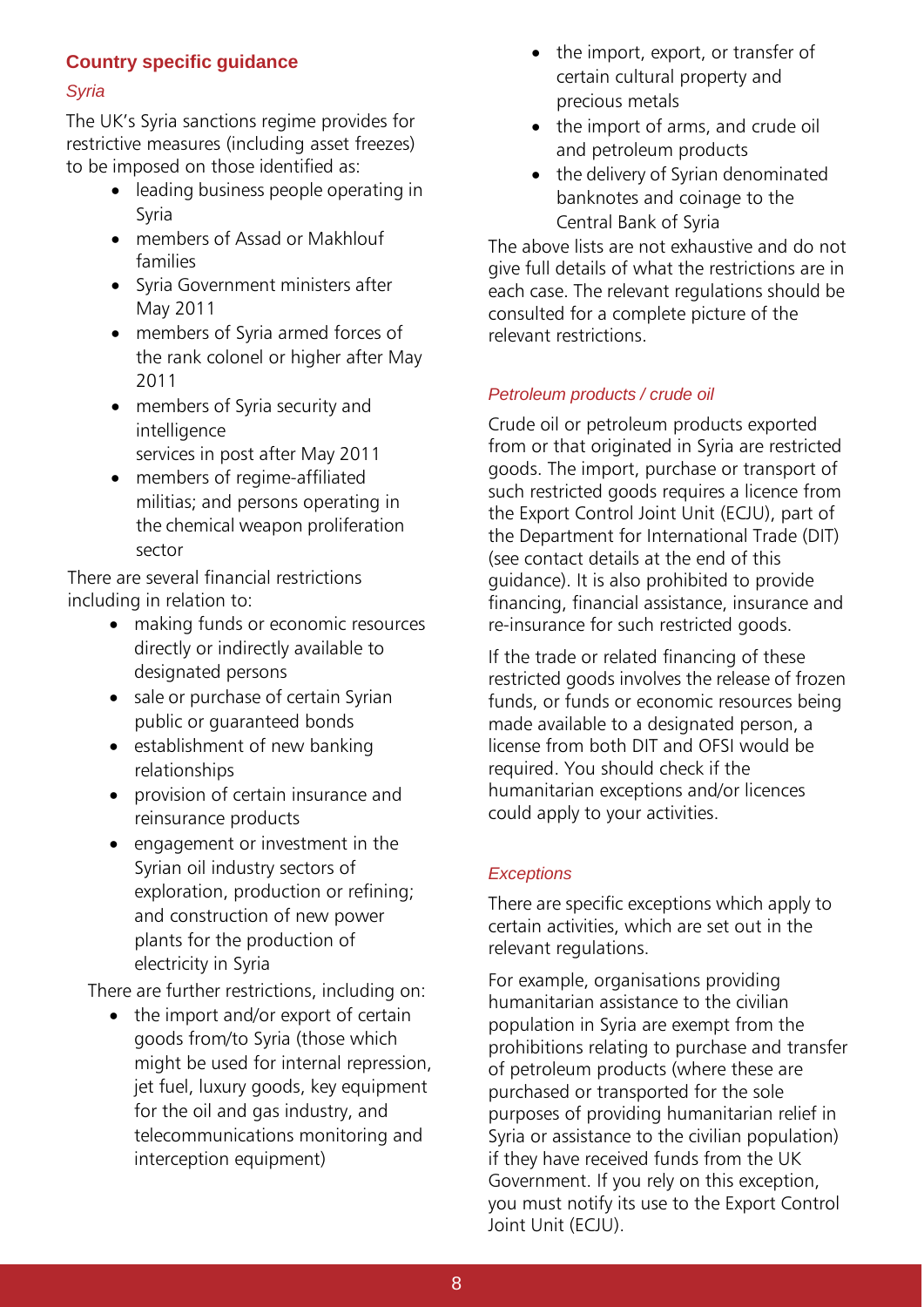Those who don't receive such public funds will need to apply for a licence. The relevant regulations should be consulted for a complete picture of the relevant exceptions.

## *Afghanistan*

The Afghanistan (Sanctions) (EU Exit) Regulations 2020 put in place sanctions measures to ensure the UK continues to meet its obligations under the United Nations sanctions regime relating to Afghanistan. The Afghanistan (Sanctions) (EU Exit) (Amendment) Regulations 2022 came into force on 28 January 2022, reflecting United [Nations Security Council Resolution \(UNSCR\)](http://unscr.com/en/resolutions/doc/2615)  [2615 \(2021\)](http://unscr.com/en/resolutions/doc/2615) on humanitarian assistance and other activities that support basic human needs in Afghanistan (see *Exceptions* below)

The Taliban is not designated as an entity but specific individuals who are members of, or are associated with, the Taliban are designated. Since the Taliban takeover of Kabul, certain designated persons have been appointed to positions of authority in Afghanistan.

Individuals and entities listed under these sanctions regulations can be found on the UK sanctions list. For ease of access, all those designated under the Afghanistan Sanctions regime or a Counter Terrorism regime, can be found on [OFSI's sanctions by regime page.](https://www.gov.uk/government/collections/financial-sanctions-regime-specific-consolidated-lists-and-releases).

## *Exceptions*

The Afghanistan (Sanctions) (EU Exit) (Amendment) Regulations 2022 provides an exception to the asset freeze. This exception means the prohibitions of the asset freeze are not contravened by carrying out relevant activity which is necessary to ensure the timely delivery of humanitarian assistance in Afghanistan, or to carry out other activities that support basic human needs in Afghanistan.

The processing and payment of funds, other financial assets or economic resources, and the provision of goods and services necessary to ensure the

timely delivery of such assistance or to support such activities are permitted.

In addition, the UNSCR strongly encourages providers relying on this provision to use reasonable efforts to minimise the accrual of any benefits, whether as a result of direct provision or diversion, to individuals or entities designated on the 1988 Sanctions List.

When adopting this resolution on 22 December 2021, the UN Security Council committed to reviewing the implementation of this provision after a period of one year.

## *Hawala banking*

There are a large number of Hawaladars in Afghanistan (see IVTS section above). The money remittance services that IVTS and MSBs provide are often vital to those that receive them and in some cases it may be the only access to funds they have. However as with any non-formal routes, you should be aware of the potential for increased risk and therefore conduct enhanced due diligence in line with your charities' or NGOs' exposure.

Banks and other financial services providers will make commercial decisions on who and where their services are provided to, independently of government.

If the only option is to facilitate a payment through Hawala banking:

- obtain as much information as possible about the Hawala provider and the parties involved prior to making the transaction and
- discuss the payment route with your bank in advance

## *Enforcement approach*

If you become aware that a financial sanctions breach has occurred, please report it to OFSI immediately. OFSI values early reporting and will take this into account when considering any enforcement action. As stated in our published monetary penalty guidance, we treat each suspected breach on its own merits. We assess the facts of each case to decide an outcome that is fair and proportionate. We take mitigating factors into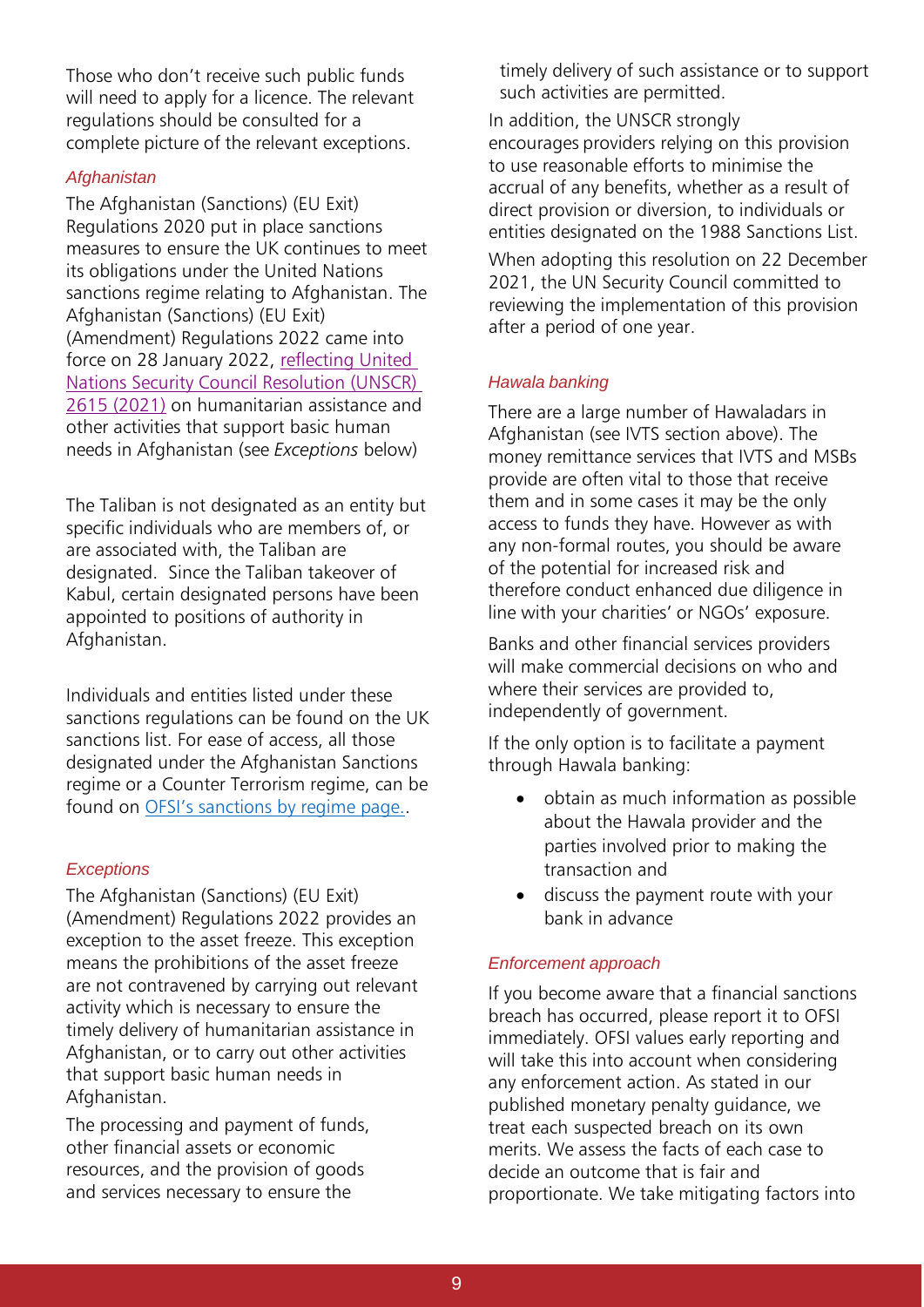account when deciding how to proceed with a case, which may reduce a penalty we impose or lead us not to take enforcement action.

As part of our assessment of a case, OFSI will consider the public interest. This will encompass such issues as the prudent use of public resources and fairness and consistency in applying the law. In some instances, it may not be in the public interest to take enforcement action even where this appears to be warranted, and in other instances it may be in the public interest to take more serious action than the facts of the breach appear to warrant.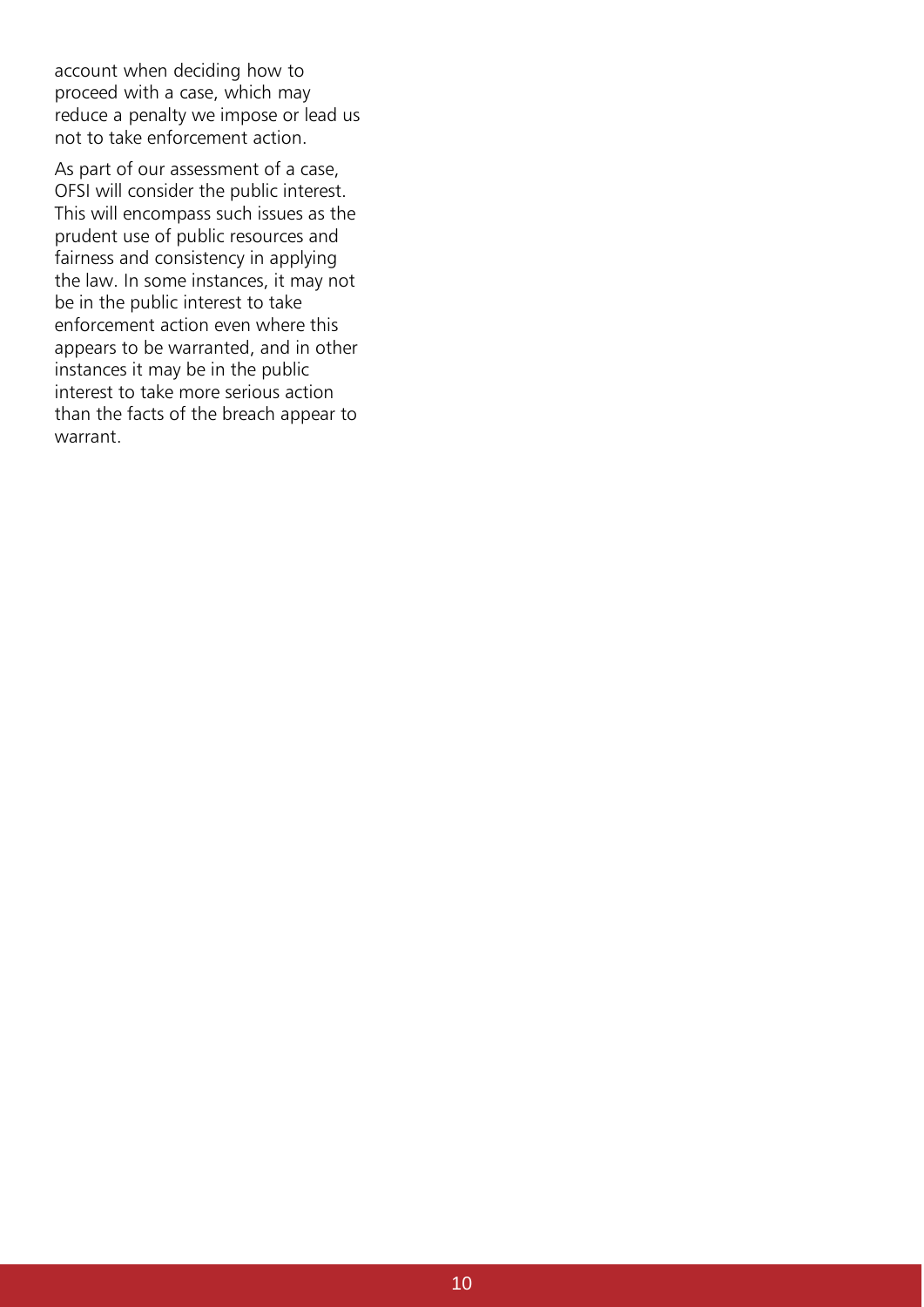# **Annex I**

Funds generally means financial assets and benefits of every kind, including but not limited to:

- cash, cheques, claims on money, drafts, money orders and other payment instruments
- deposits with financial institutions or other entities, balances on accounts, debts and debt obligations
- publicly and privately traded securities and debt instruments, including stocks and shares, certificates representing securities, bonds, notes, warrants, debentures and derivatives contracts
- interest, dividends or other income on or value accruing from or generated by assets
- credit, right of set-off, guarantees, performance bonds or other financial commitments
- letters of credit, bills of lading, bills of sale
- documents showing evidence of an interest in funds or financial resources
- any other instrument of export financing

Economic resources generally mean assets of every kind – tangible or intangible, movable or immovable – which are not funds but may be used to obtain funds, goods or services. This includes but is not limited to:

- precious metals or stones
- antiques
- vehicles
- property

Dealing with funds generally means moving, transferring, altering, using, accessing, or otherwise dealing with them in any way which would result in any change to their volume, amount, location, ownership, possession, character, destination or other change that would enable the funds to be used, including portfolio management.

Dealing with economic resources generally means using the economic resources to obtain funds, goods, or services in any way, including, but not limited to, by selling, hiring or mortgaging them. The everyday use by a designated person of their own economic resources for personal consumption is not prohibited.

If funds or economic resources are made available (directly or indirectly) to or for the benefit of a designated person and they obtain, or can obtain, a 'significant financial benefit', or for use in exchange for funds, goods or services, this may constitute a criminal offence.

In this case, 'financial benefit' includes the discharge, in whole or in part, of a financial obligation for which the designated person is wholly or partly responsible.

Goods generally means items, materials and equipment.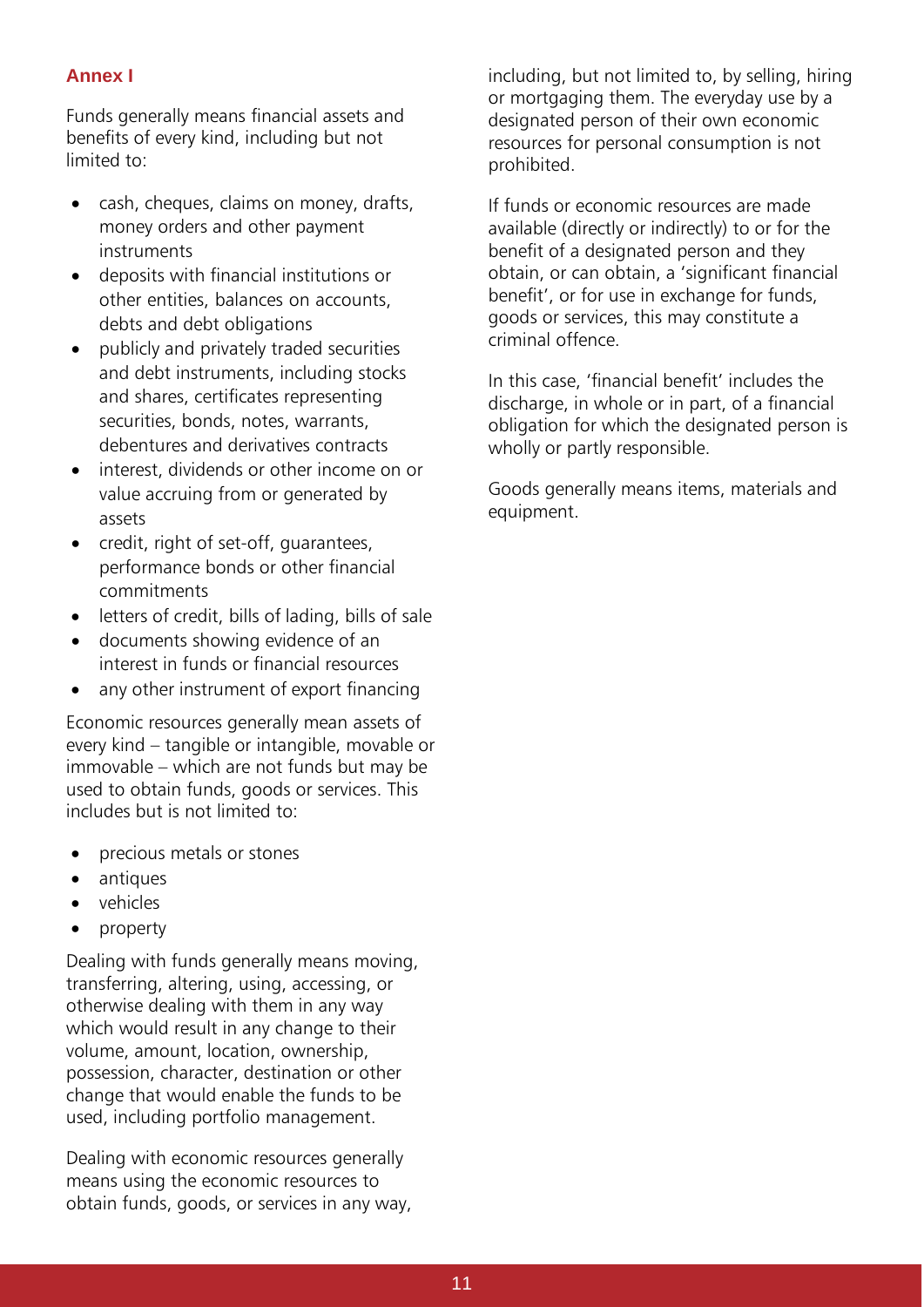## **Annex II**

# **Contacting OFSI**

Helpline: +44 (0)20 7270 5454 Monday – Friday, 9am – 5pm GMT

## *Email enquiries:*

[ofsi@hmtreasury.gov.uk](mailto:ofsi@hmtreasury.gov.uk)

*Visit OFSI's web pages:*

[https://www.gov.uk/ofsi](https://www.gov.uk/government/organisations/office-of-financial-sanctions-implementation)

*OFSI's Financial Sanctions Guidance:*

[https://www.gov.uk/government/publications/](https://www.gov.uk/government/publications/financial-sanctions-faqs) [financial-sanctions-faqs](https://www.gov.uk/government/publications/financial-sanctions-faqs)

#### *OFSI's Monetary Penalty Guidance:*

[https://www.gov.uk/government/publications/](https://www.gov.uk/government/publications/monetary-penalties-for-breaches-of-financial-sanctions) [monetary-penalties-for-breaches-of-financial](https://www.gov.uk/government/publications/monetary-penalties-for-breaches-of-financial-sanctions)[sanctions](https://www.gov.uk/government/publications/monetary-penalties-for-breaches-of-financial-sanctions)

#### *Subscribe to OFSI's e-alert:*

[http://public.govdelivery.com/accounts/UKHM](http://public.govdelivery.com/accounts/UKHMTREAS/subscriber/new) [TREAS/subscriber/new](http://public.govdelivery.com/accounts/UKHMTREAS/subscriber/new)

*OFSI blog:* <https://ofsi.blog.gov.uk/>

Financial sanctions and their responsibilities cut cross other UK Government departments and various jurisdictions across the globe. You may find the following links useful:

## **Home Office and OFSI**

The Home Office has published guidance for NGOs about operating within counterterrorism legislation:

[https://www.gov.uk/government/publications/](https://www.gov.uk/government/publications/operating-within-counter-terrorism-legislation/for-information-note-operating-within-counter-terrorism-legislation) [operating-within-counter-terrorism](https://www.gov.uk/government/publications/operating-within-counter-terrorism-legislation/for-information-note-operating-within-counter-terrorism-legislation)[legislation/for-information-note-operating](https://www.gov.uk/government/publications/operating-within-counter-terrorism-legislation/for-information-note-operating-within-counter-terrorism-legislation)[within-counter-terrorism-legislation](https://www.gov.uk/government/publications/operating-within-counter-terrorism-legislation/for-information-note-operating-within-counter-terrorism-legislation)

## **The Charity Commission for England and Wales**

The Commission have published a compliance toolkit to help charity trustees manage risks and safeguard their charities from terrorism, fraud and other forms of abuse:

[https://www.gov.uk/government/collections/pr](https://www.gov.uk/government/collections/protecting-charities-from-harm-compliance-toolkit) [otecting-charities-from-harm-compliance](https://www.gov.uk/government/collections/protecting-charities-from-harm-compliance-toolkit)[toolkit](https://www.gov.uk/government/collections/protecting-charities-from-harm-compliance-toolkit)

## **Export Control Joint Unit**

For more information on export controls, contact the Export Control Joint Unit in the Department for International Trade, on

+44 (0)20 7215 4594

[exportcontrol.help@trade.gov.uk](mailto:exportcontrol.help@trade.gov.uk)

# **HMRC**

To report concerns over an IVTS or a suspected breach by an IVTS of the regulations, contact HMRC on

0800 595 000

or report online

[https://www.gov.uk/government/organisation](https://www.gov.uk/government/organisations/hm-revenue-customs/contact/money-laundering) [s/hm-revenue-customs/contact/money](https://www.gov.uk/government/organisations/hm-revenue-customs/contact/money-laundering)[laundering](https://www.gov.uk/government/organisations/hm-revenue-customs/contact/money-laundering)

## **US Treasury's Office of Foreign Assets Control (OFAC)**

OFAC published guidance on US sanctions and humanitarian assistance:

https[://www.treasury.gov/about/organizationa](http://www.treasury.gov/about/organizationa) l-structure/offices/Pages/Office-of-Foreign-Assets-Control.aspx

# **Financial Action Task Force (FATF):**

It published a best practice paper on combating the abuse of non-profit organisations:

http://www.fatfgafi.org/documents/documents/bppcombating-abuse-npo.html